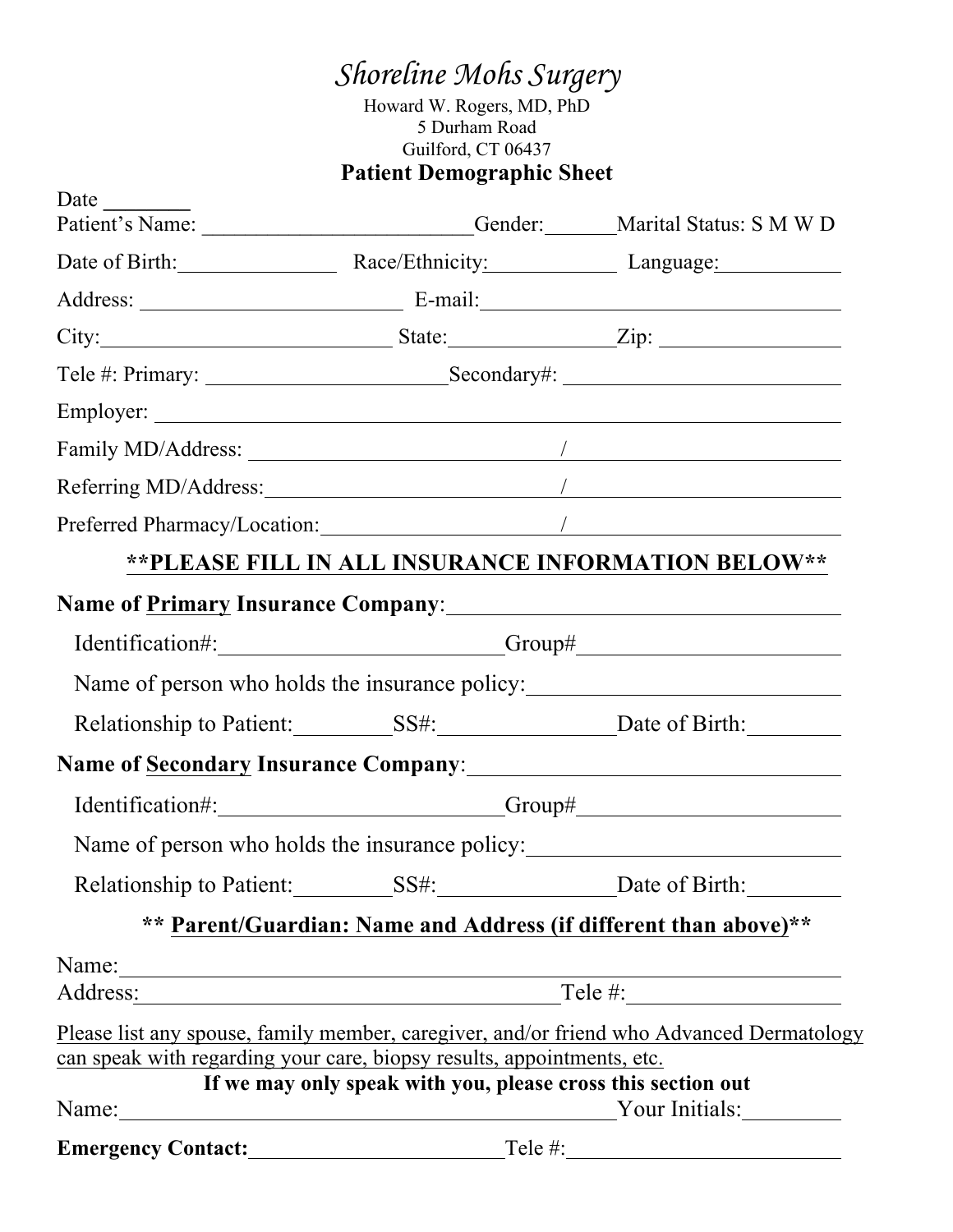# History and Intake Form

| <b>Patient Name:</b>                                                                                                                                                                                                                    | DOB:                                                                                                                                                    | AGE:                                                                                                               |
|-----------------------------------------------------------------------------------------------------------------------------------------------------------------------------------------------------------------------------------------|---------------------------------------------------------------------------------------------------------------------------------------------------------|--------------------------------------------------------------------------------------------------------------------|
|                                                                                                                                                                                                                                         |                                                                                                                                                         |                                                                                                                    |
| <b>Past Medical History:</b> (please circle all that apply)<br>Arthritis<br>Asthma<br>Atrial fibrillation<br><b>Bone Marrow Transplantation</b><br><b>Breast Cancer</b><br>COPD (Lung Disease)<br>Coronary Artery Disease<br>Depression | Diabetes<br><b>End Stage Renal Disease</b><br><b>Hearing Loss</b><br>Hepatitis<br>High Blood pressure<br><b>HIV/AIDS</b><br>Hyperthyroid<br>Hypothyroid | Leukemia/ Lymphoma<br><b>Radiation Treatment</b><br>Stroke<br>Heart Murmur<br>Mitral Valve Prolapse<br><b>NONE</b> |
| <b>Past Surgical History:</b> (please circle all that apply)<br>Coronary Artery Bypass/ Stents/ Angioplasty<br>Heart Valve Replacement/ Repair<br>Organ Transplant (Heart/Kidney/Liver)<br>Pacemaker<br>Internal Heart Defibrillator    | Spleen Removed<br><b>NONE</b>                                                                                                                           | Joint Replacement: Hip (Right, Left, Both)<br>Joint Replacement: Knee (Right Left, Both)                           |
| Other:<br><b>Skin Disease History:</b> (please circle all that apply)<br><b>Actinic Keratoses</b><br><b>Blistering Sunburns</b><br>Basal Cell Skin Cancer<br>Squamous Cell Skin Cancer                                                  | Melanoma<br>Eczema<br>Hay Fever/Allergies<br>Precancerous Moles                                                                                         | Psoriasis<br><b>Ultraviolet Light Treatments</b><br><b>NONE</b>                                                    |
| Do you tan in a tanning salon?<br><b>Family History</b> (Only first degree relatives. Circle all that apply.)<br>Psoriasis<br>Melanoma                                                                                                  | N <sub>0</sub><br>Yes<br>Eczema                                                                                                                         |                                                                                                                    |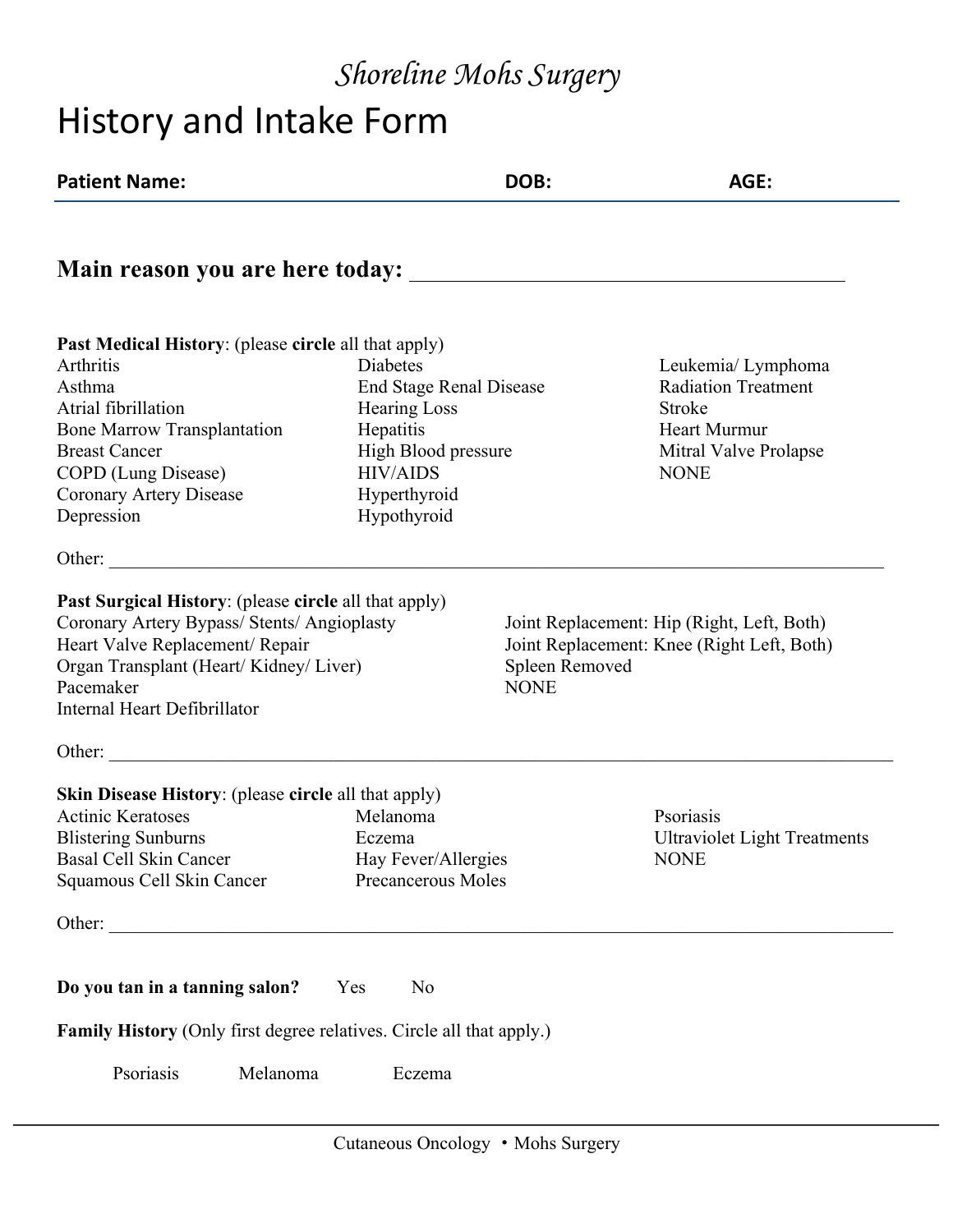$\mathcal{L}_\mathcal{L} = \mathcal{L}_\mathcal{L} = \mathcal{L}_\mathcal{L} = \mathcal{L}_\mathcal{L} = \mathcal{L}_\mathcal{L} = \mathcal{L}_\mathcal{L} = \mathcal{L}_\mathcal{L} = \mathcal{L}_\mathcal{L} = \mathcal{L}_\mathcal{L} = \mathcal{L}_\mathcal{L} = \mathcal{L}_\mathcal{L} = \mathcal{L}_\mathcal{L} = \mathcal{L}_\mathcal{L} = \mathcal{L}_\mathcal{L} = \mathcal{L}_\mathcal{L} = \mathcal{L}_\mathcal{L} = \mathcal{L}_\mathcal{L}$  $\mathcal{L}_\mathcal{L} = \mathcal{L}_\mathcal{L} = \mathcal{L}_\mathcal{L} = \mathcal{L}_\mathcal{L} = \mathcal{L}_\mathcal{L} = \mathcal{L}_\mathcal{L} = \mathcal{L}_\mathcal{L} = \mathcal{L}_\mathcal{L} = \mathcal{L}_\mathcal{L} = \mathcal{L}_\mathcal{L} = \mathcal{L}_\mathcal{L} = \mathcal{L}_\mathcal{L} = \mathcal{L}_\mathcal{L} = \mathcal{L}_\mathcal{L} = \mathcal{L}_\mathcal{L} = \mathcal{L}_\mathcal{L} = \mathcal{L}_\mathcal{L}$  $\mathcal{L}_\mathcal{L} = \mathcal{L}_\mathcal{L} = \mathcal{L}_\mathcal{L} = \mathcal{L}_\mathcal{L} = \mathcal{L}_\mathcal{L} = \mathcal{L}_\mathcal{L} = \mathcal{L}_\mathcal{L} = \mathcal{L}_\mathcal{L} = \mathcal{L}_\mathcal{L} = \mathcal{L}_\mathcal{L} = \mathcal{L}_\mathcal{L} = \mathcal{L}_\mathcal{L} = \mathcal{L}_\mathcal{L} = \mathcal{L}_\mathcal{L} = \mathcal{L}_\mathcal{L} = \mathcal{L}_\mathcal{L} = \mathcal{L}_\mathcal{L}$  $\mathcal{L}_\mathcal{L} = \mathcal{L}_\mathcal{L} = \mathcal{L}_\mathcal{L} = \mathcal{L}_\mathcal{L} = \mathcal{L}_\mathcal{L} = \mathcal{L}_\mathcal{L} = \mathcal{L}_\mathcal{L} = \mathcal{L}_\mathcal{L} = \mathcal{L}_\mathcal{L} = \mathcal{L}_\mathcal{L} = \mathcal{L}_\mathcal{L} = \mathcal{L}_\mathcal{L} = \mathcal{L}_\mathcal{L} = \mathcal{L}_\mathcal{L} = \mathcal{L}_\mathcal{L} = \mathcal{L}_\mathcal{L} = \mathcal{L}_\mathcal{L}$  $\mathcal{L}_\mathcal{L} = \mathcal{L}_\mathcal{L} = \mathcal{L}_\mathcal{L} = \mathcal{L}_\mathcal{L} = \mathcal{L}_\mathcal{L} = \mathcal{L}_\mathcal{L} = \mathcal{L}_\mathcal{L} = \mathcal{L}_\mathcal{L} = \mathcal{L}_\mathcal{L} = \mathcal{L}_\mathcal{L} = \mathcal{L}_\mathcal{L} = \mathcal{L}_\mathcal{L} = \mathcal{L}_\mathcal{L} = \mathcal{L}_\mathcal{L} = \mathcal{L}_\mathcal{L} = \mathcal{L}_\mathcal{L} = \mathcal{L}_\mathcal{L}$  $\mathcal{L}_\mathcal{L} = \mathcal{L}_\mathcal{L} = \mathcal{L}_\mathcal{L} = \mathcal{L}_\mathcal{L} = \mathcal{L}_\mathcal{L} = \mathcal{L}_\mathcal{L} = \mathcal{L}_\mathcal{L} = \mathcal{L}_\mathcal{L} = \mathcal{L}_\mathcal{L} = \mathcal{L}_\mathcal{L} = \mathcal{L}_\mathcal{L} = \mathcal{L}_\mathcal{L} = \mathcal{L}_\mathcal{L} = \mathcal{L}_\mathcal{L} = \mathcal{L}_\mathcal{L} = \mathcal{L}_\mathcal{L} = \mathcal{L}_\mathcal{L}$ 

**Medications**: (Please enter all current medications) NONE

#### **Allergies to Medications**: NONE  $\mathcal{L}_\mathcal{L} = \mathcal{L}_\mathcal{L} = \mathcal{L}_\mathcal{L} = \mathcal{L}_\mathcal{L} = \mathcal{L}_\mathcal{L} = \mathcal{L}_\mathcal{L} = \mathcal{L}_\mathcal{L} = \mathcal{L}_\mathcal{L} = \mathcal{L}_\mathcal{L} = \mathcal{L}_\mathcal{L} = \mathcal{L}_\mathcal{L} = \mathcal{L}_\mathcal{L} = \mathcal{L}_\mathcal{L} = \mathcal{L}_\mathcal{L} = \mathcal{L}_\mathcal{L} = \mathcal{L}_\mathcal{L} = \mathcal{L}_\mathcal{L}$

#### **Cigarette Smoking: Alcohol Use:**

Never Smoked None

Former Smoker less than 1 drink per day Currently Smokes 1-2 drinks per day 3 or more drinks per day

Occupation: experience of the contract of the contract of the contract of the contract of the contract of the contract of the contract of the contract of the contract of the contract of the contract of the contract of the

**ALERTS**: (please circle all that apply)

Allergy to adhesive, latex, lidocaine Heart Murmur Allergy to topical antibiotics Artificial heart valve Rapid heartbeat with epinephrine Artificial joint replacement Require antibiotics prior to a surgical procedure Pacemaker Defibrillator MRSA (methicillin resistant staphylococcus aureus)

Are you pregnant or currently trying to get pregnant?

**Review of Systems**: Please circle any that you are **currently** experiencing:

| Problems with bleeding    | Problems with healing   | Problems with scarring |
|---------------------------|-------------------------|------------------------|
| Rash                      | Immunosuppression       | Hay Fever              |
| Chest Pain                | Fever and Chills        | <b>Night Sweats</b>    |
| Unintentional Weight Loss | <b>Thyroid Problems</b> | Sore Throat            |
| <b>Blurry Vision</b>      | Abdominal Pain          | <b>Bloody Stool</b>    |
| <b>Bloody Urine</b>       | Joint Aches             | Muscle Weakness        |
| <b>Neck Stiffness</b>     | Headaches               | Seizures               |
| Cough                     | Shortness of Breath     | Wheezing               |
| Anxiety                   | Depression              |                        |
|                           |                         |                        |
|                           |                         |                        |

SIGNATURE: DATE:

Cutaneous Oncology • Mohs Surgery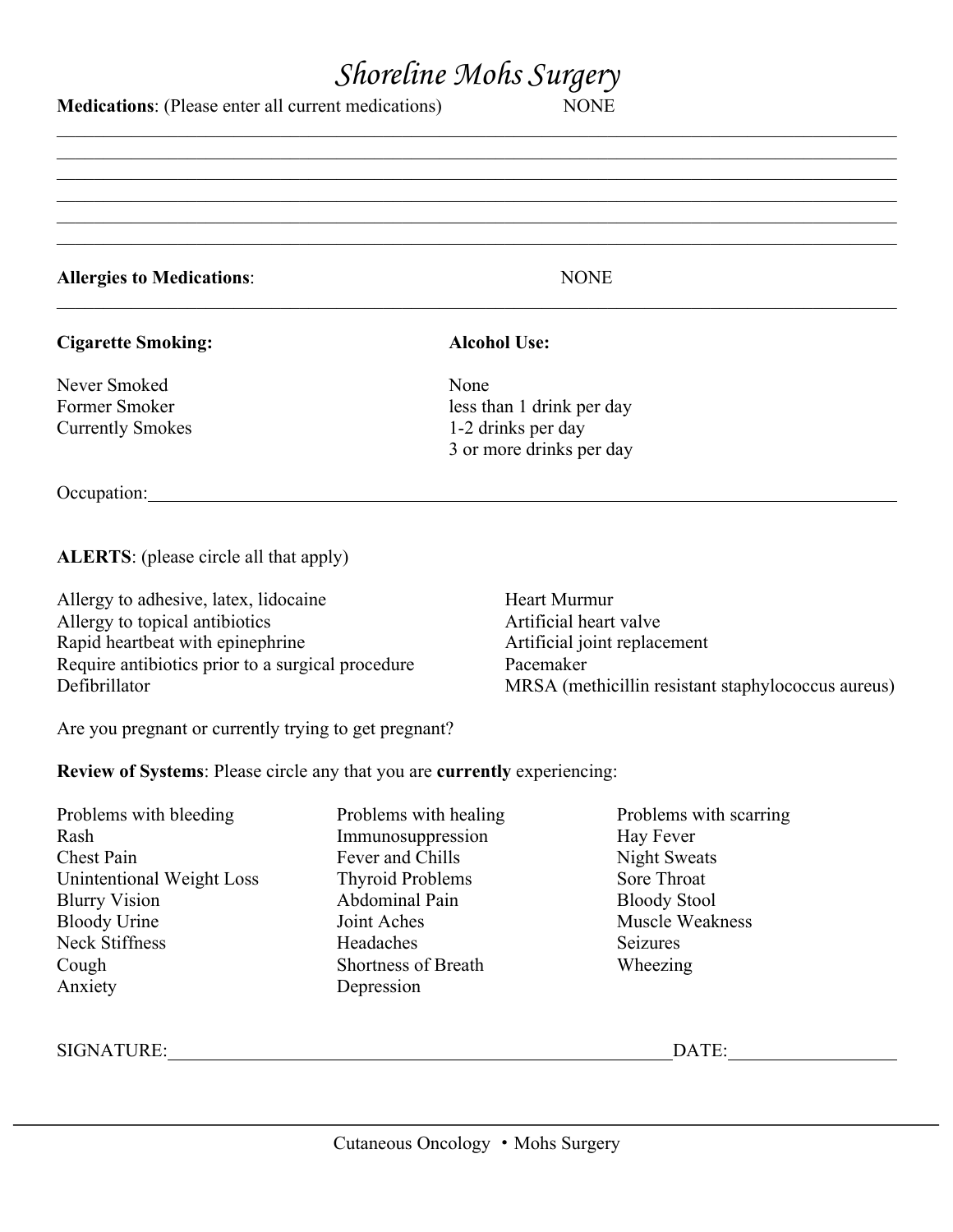#### **Release of Information and Authorization of Benefits**

Patient Name: Account #:

I authorize Shoreline Mohs Surgery to release medical information, or anything pertaining to the examination, treatment, history, and medical expenses including preexisting condition information to my insurance companies and/or its acting intermediary or agent, or employer/compensation carrier(s), or its legal representative for the purpose of processing insurance claims. This release may include reviewing and/or photocopying pertinent documents for the purpose of payment by your insurance company.

I authorize release of medical information to physicians or health practitioners (for example, Physical therapists) to whom I may be referred.

I authorize payment of medical insurance benefits\* to be made directly to Shoreline Mohs Surgery. I permit a copy of this authorization to be used in place of the original.

I understand that it is my responsibility to ensure Shoreline Mohs Surgery participates with my insurance. Shoreline Mohs Surgery requires a 24-hour advanced cancellation notice, failure to notify the office will result in a \$25.00 no show fee effective October 16, 2017.

I agree to accept full financial responsibility for payment of charges for services rendered. I further agree to pay the cost of collections and/or attorney's fees in the event this account is referred to a collection agency or attorney.

I acknowledge that I have received a copy of the Provider's Notice of Privacy Practices with an effective date of October 16, 2017.

Patient or Guarantor Signature Date

If guarantor, indicate relationship to patient

\*For Medicare patients, this applies to The Social Security Administration or its intermediaries, or carriers. \*For Blue Shield of Connecticut, this applies to a covered service rendered by a participating physician only.